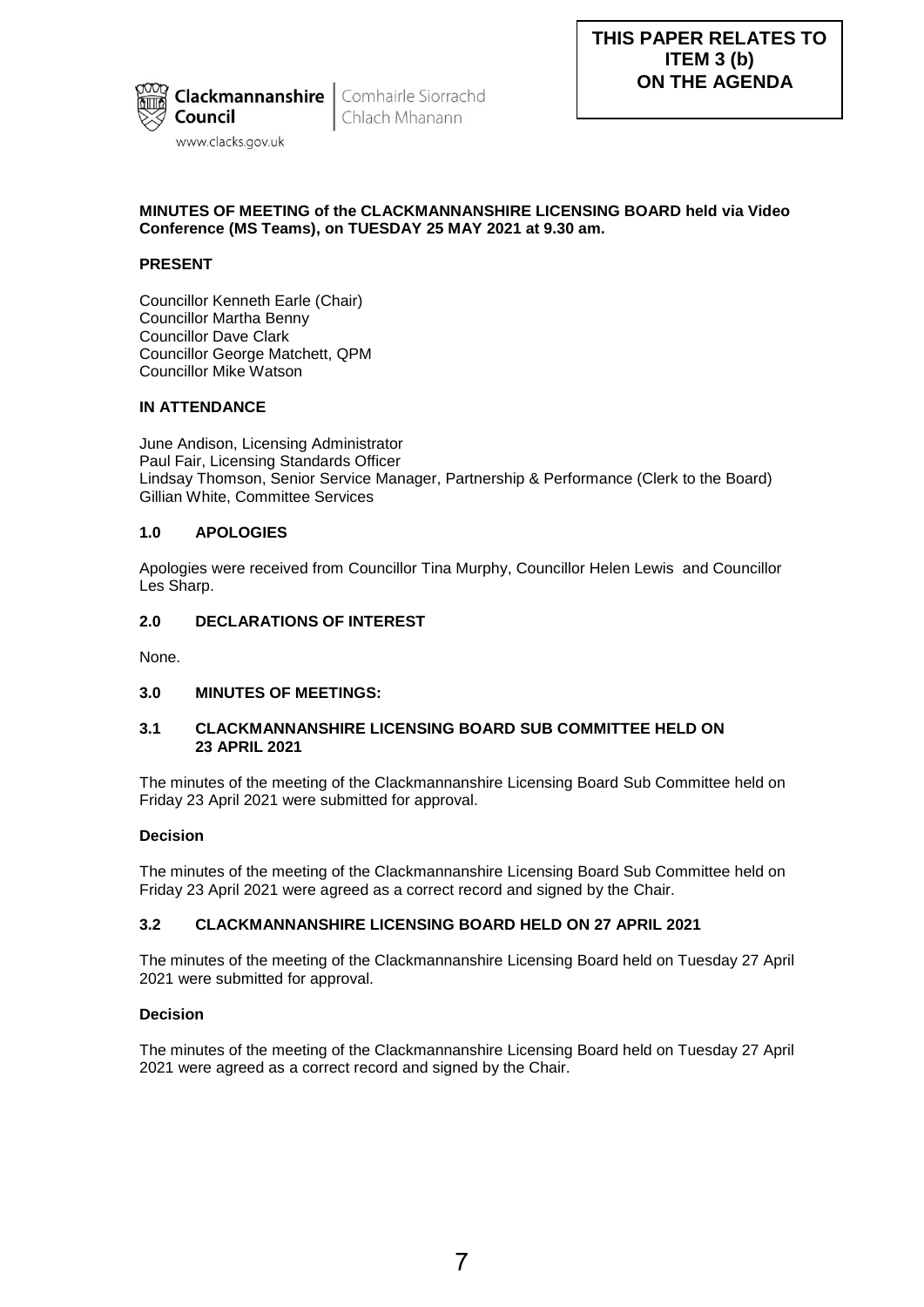### **3.3 CLACKMANNANSHIRE LICENSING BOARD SUB COMMITTEE HELD ON 13 MAY 2021**

The minutes of the meeting of the Clackmannanshire Licensing Board Sub Committee held on Thursday 13 May 2021 were submitted for approval.

### **Decision**

As Councillor Lewis was not in attendance to confirm the minute, this item of business was postponed until the next scheduled meeting of the Licensing Board.

Agenda items 4(i) and 4(ii) were put before the Board for information only as they had been granted under delegated powers. Items 4(i) and 4 (ii) were considered together as one item.

### **4.0 LICENSING (SCOTLAND) ACT 2005**

### **(i) Applications for Personal Licences – Granted Under Delegated Powers**

A list of applications for personal licences which had been granted under delegated powers was put before the Board for information only.

### **Decision**

The Board agreed to note that the Personal Licence applications had been granted under delegated powers.

### **(ii) Applications for Personal Licence (Renewals with Refresher Training) – Granted Under Delegated Powers**

A list of applications for personal licence renewals with refresher training which had been granted under delegated powers was put before the Board for information only.

### **Decision**

The Board agreed to note that the applications for personal licence renewals with refresher training had been granted under delegated powers.

# **5.0 LICENSING (SCOTLAND) ACT 2005: APPLICATIONS FOR OCCASIONAL LICENCE**

| (i) | <b>Premises:</b>  | Braehead Golf Club, Alloa, FK10 2NT |
|-----|-------------------|-------------------------------------|
|     | <b>Applicant:</b> | Braehead Golf Club, Alloa, FK10 2NT |
|     | Date:             | 29 May 2021                         |
|     | Event:            | <b>Open Competition</b>             |

### **Attending**

Mr Paul Fair, Licensing Standards Officer Mr David Dick, Club Secretary, Braehead Golf Club (Representing the Applicant)

An application for an occasional licence which had no objections/representations received from Police Scotland was put before the Board for determination

The Board heard representations from the Licensing Standards Officer and from the Applicant's Representative. The Board had the opportunity to put questions to both parties.

### **Motion**

Having considered all of the information presented to it and having had opportunity for questions, that the Board grants the application for the occasional licence on 29 May 2021, subject to the conditions set out in Appendix A (page 30) and Appendix B (page 31) of the Licensing Standards Officer's Report and subject to an additional condition ensuring that alcohol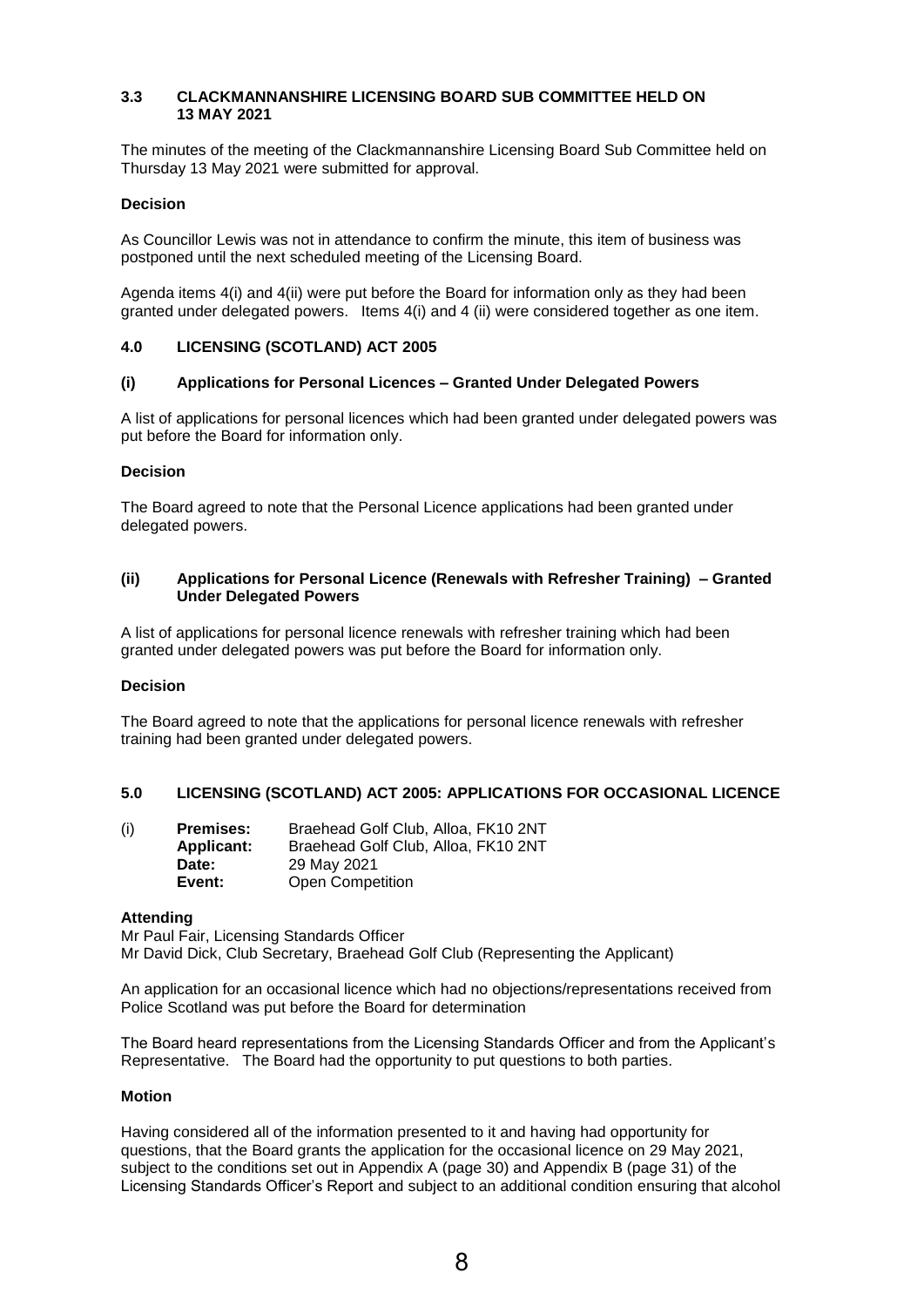will only be sold to participants of the open competition. The wording of the additional condition is to be delegated to the Licensing Standards Officer.

Moved by Councillor Kenneth Earle. Seconded by Councillor George Matchett QPM.

### **Decision**

Having considered all of the information presented to it and having had opportunity for questions, the Board granted the applications for the occasional licence on 29 May 2021, subject to the conditions set out in Appendix A (page 30) and Appendix B (page 31 of the Licensing Standards Officer's Report and subject to an additional condition ensuring that alcohol will only be sold to participants of the open competition., namely:

- 1. All drinks whether alcoholic or not sold or supplied for consumption in the outdoor area, will be sold in non glass and unbreakable drinking vessels.
- 2. No glass containers will be used for any purpose at either the mobile or static bar.
- 3. All sales and delivery of alcohol will be made by staff trained to the minimum standard described in the Licensing (Training of Staff)(Scotland) Regulations 2007.
- 4. The Licence holder must ensure that all staff carry with them at all times during the event their training records relating to condition No 3.
- 5. A copy of the occasional licence will be displayed at any static bar and carried on any vehicle used as a mobile bar.
- 6. A copy of the conditions of the licence will be clearly displayed at the point where players enter the course, at each static bar and on each vehicle used as a mobile bar.
- 7. The licence holder must prepare a management plan detailing the manner in which alcohol sales will be managed at the event. This plan should be prepared to the satisfaction of the Licensing Standards Officer (LSO), and the content of this plan should also include contact details of the Licence holder, Personal Licence holder responsible for authorising sales of alcohol, and the names of all staff authorised to make sales.
- 8. Any management plan required by Condition No 7 above should be submitted to the LSO for scrutiny at least 72 hours prior to the event.
- 9. All staff used for the sale and service of alcohol at the event should be briefed in relation to the conditions of the licence and the content of the management plan, and be required to sign a statement of understanding contained within the plan. This should be countersigned by a representative of the licence holder.
- 10. The Licence holder must ensure that the signed copy of the management plan (referred to in Condition No 9) is available for inspection by a constable of Police Scotland or by the LSO for Clackmannanshire at all times during the event, and is thereafter retained and available for inspection at Braehead Golf Club for a period of at least 6 months.
- 11. Alcohol will only be sold to participants in the open golf competition .

### **Commencement Hour**

In applications for premises licences, variations and extensions of hours where the proposed operating plan indicates that it is intended to sell alcohol on the premises (on sale hours) the Board considers that the commencement of licensed hours should generally be no earlier than 11 a.m. However, the Board also recognises that earlier opening may be appropriate for certain types of premises or for certain events such as: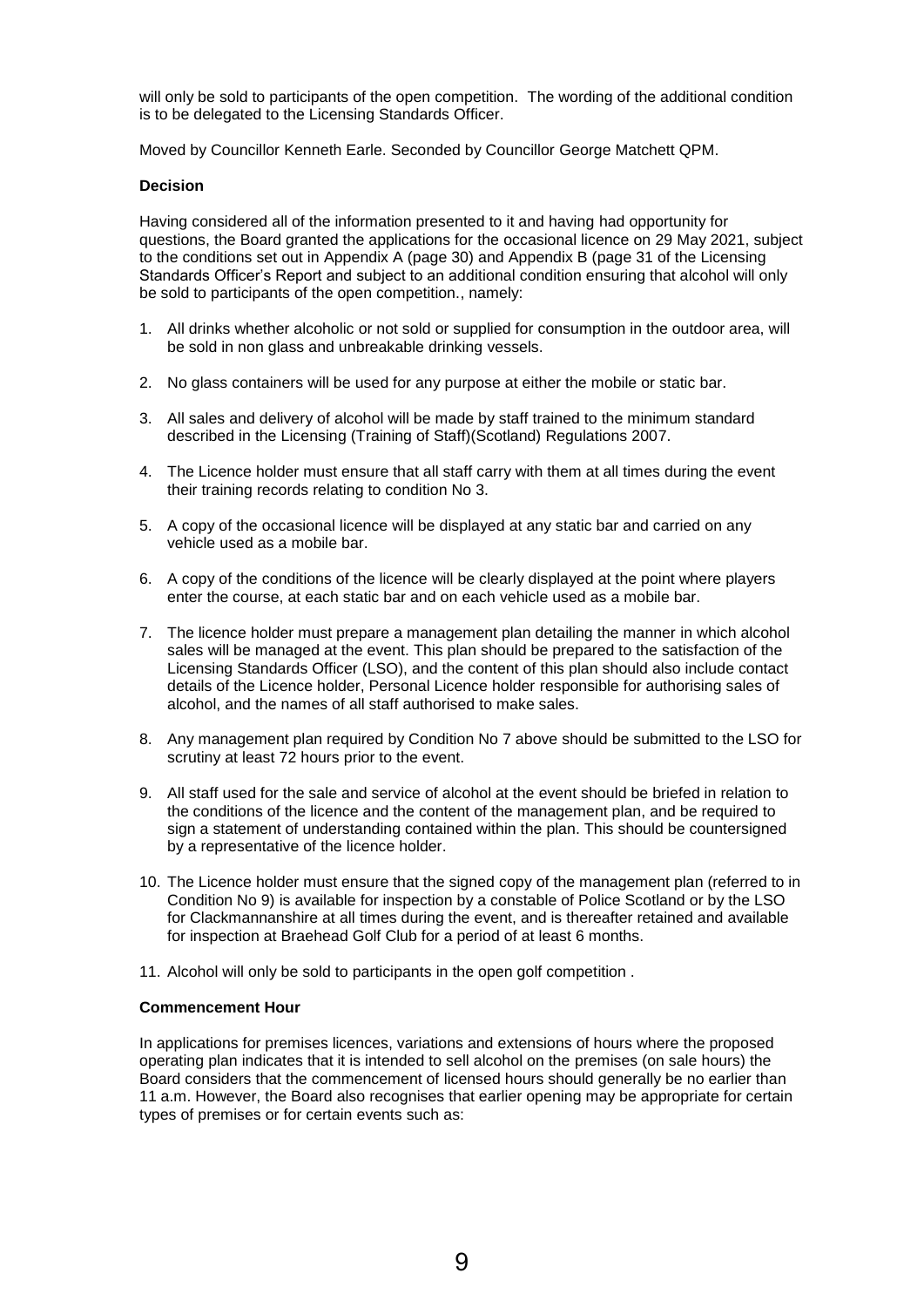- to meet the requirements of certain customer groups;
- to recognise the importance of tourism in certain locations within Clackmannanshire and the need to meet the reasonable demands of tourists;
- to allow for the televising of certain international sporting events on licensed premises;
- to allow the sale of alcohol at sporting clubs prior to or during sporting competitions;
- to facilitate the sale of alcohol at special events in cinemas and other places of public entertainment.

The Board has reached the view that it will not generally be appropriate to grant an application seeking a commencement hour of earlier than 11am having regard to the protection and improvement of public health objective, subject to the considerations set out above. The Board has a presumption against granting any applications that solely seeks an additional period of drinking with no indication of an entertainment purpose.

**Action** 

Clerk to the Board

| (i) | <b>Premises:</b>  | No 5 Inn, Brook Street, Alva, FK12 5JL              |
|-----|-------------------|-----------------------------------------------------|
|     | <b>Applicant:</b> | David White, No 5 Inn, Brook Street, Alva, FK12 5JL |
|     | Dates:            | 07 - 20 June 2021                                   |
|     |                   | 21 June - 04 July 2021                              |
|     |                   | $05 - 18$ July 2021                                 |
|     | Event:            | Outdoor Drinking                                    |

### **Attending**

Mr Paul Fair, Licensing Standards Officer

An application for three occasional licences which had no objections/representations received from Police Scotland was put before the Board for determination

The Board heard representation from the Licensing Standards Officer and had the opportunity to put questions to him.

### **Motion**

Having considered all of the information presented to it and having had opportunity for questions, that the Board grants the application for three occasional licences on  $7 - 20$  June; 21 June – 4 July; and 5 – 18 July 2021, subject to the conditions set out in Appendix A (page 46) of the Licensing Standards Officer's Report.

Moved by Councillor Dave Clark. Seconded by Councillor George Matchett QPM.

# **Decision**

Having considered all of the information presented to it and having had opportunity for questions, the Board granted the applications for three occasional licences on  $7 - 20$  June; 21 June – 4 July; and 5 – 18 July 2021, subject to the conditions set out in Appendix A (page 46) of the Licensing Standards Officer's Report, namely:

- 1. Alcohol sold for consumption in the licensed outdoor area will be ordered from, and delivered to the table, by staff employed at the premises.
- 2. The outdoor area must be clearly separated from any neighbouring unlicensed area by a physical barrier such as a fence or series of posts and rope or tape of at least 1 metre in height.